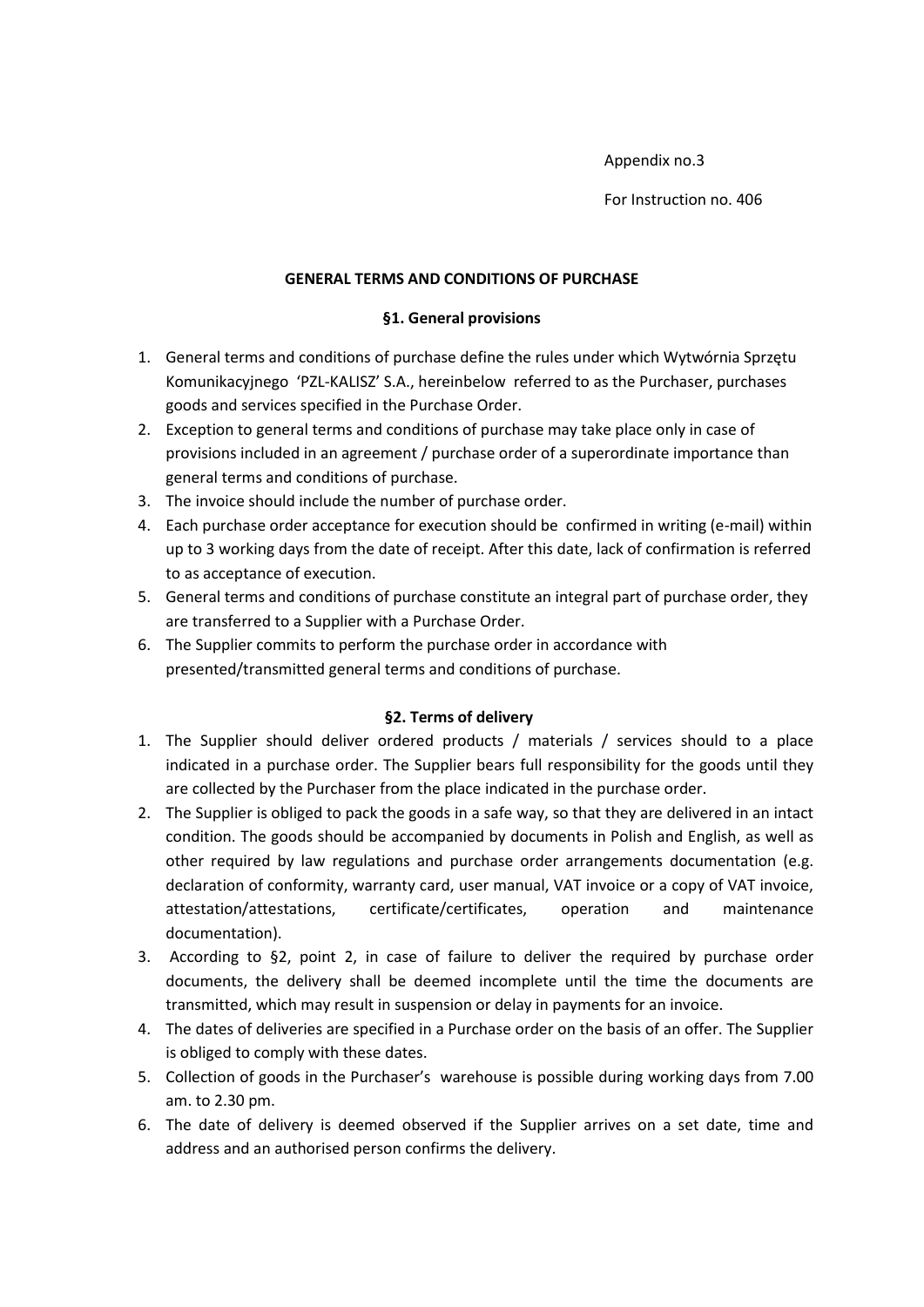- 7. The Supplier is obliged to inform the Purchaser directly and without any delay about occurrence or risk of occurrence of any circumstances indicating that the previously set date of purchase order fulfilment cannot be met and indicate anticipated delay period with an explanatory statement with regard to this situation.
- 8. The Parties to the purchase order decide that the Supplier shall pay the Purchaser contractual penalties in case of:
	- a) Purchase order delay  $-0.5%$  of the purchase order gross value for each day of delay,
	- b) Delay in liquidating defects found during the receipt process on the date set by the Parties to the Purchase order – 0,5% of the purchase order gross value for each day of delay,
	- c) Withdrawal from the purchase order due to reasons attributable to the Supplier or Supplier withdrawal from the purchase order without a valid reason – 10% of purchase order gross value
	- d) Delay in liquidating defects detected within statutory warranty / warranty period on time – 0,5% of the purchase order gross value for each day of delay, payable to the Purchaser.
- 9. In case of defects occurrence of a warranted product, the Purchaser shall charge the costs resulting from not qualitative delivery to the Supplier.
- 10. The Purchaser is entitled to deduct charged penalty from the remuneration of the Supplier.
- 11. The Purchaser is entitled to claim damages on general terms, provided for in the Civil Code.
- 12. The Purchaser reserves the right to withdraw from the part or whole purchase order, which is not executed in time specified in Purchase order without the obligation to pay any damages.

# **§3. Warranty and statutory warranty**

- 1. The Supplier provides warranty and statutory warranty for delivered goods after receipt of purchased goods for the period of 12/24 months, depending on producer's warranty.
- 2. The warranty time begins from the moment of executing fully the subject-matter of the purchase order and /or the date of signing the certificate of acceptance/ commissioning report.
- 3. During the warranty period the Purchaser is entitled to file the Supplier a complaint via email or in a written form. The Supplier obliges to confirm immediately the receipt of a complaint in a written form or via email. In case of lack of Supplier's confirmation within 3-4 calendar days from the date when a complaint was filed by the Purchaser, the Supplier is thought to have submitted such confirmation with the expiry of this period.
- 4. The Supplier is committed to remove the defect immediately, however not later than 5 working days from the moment when the complaint was filed by the Purchaser. In case of lack of possibility to eliminate the defect, the Supplier is obliged to supply new subject of procurement, which is free from defects and warranted.
- 5. In duly justified cases the Supplier may submit a written request for the Purchaser's consent to prolong the time anticipated in §3 point 4.
- 6. The Supplier is obliged to take all possible and necessary steps to replace or fix the defective goods.
- 7. When the Supplier delivers a new, free from defects subject of procurement or makes relevant repairs of warranted goods, the warranty period shall start again from the moment